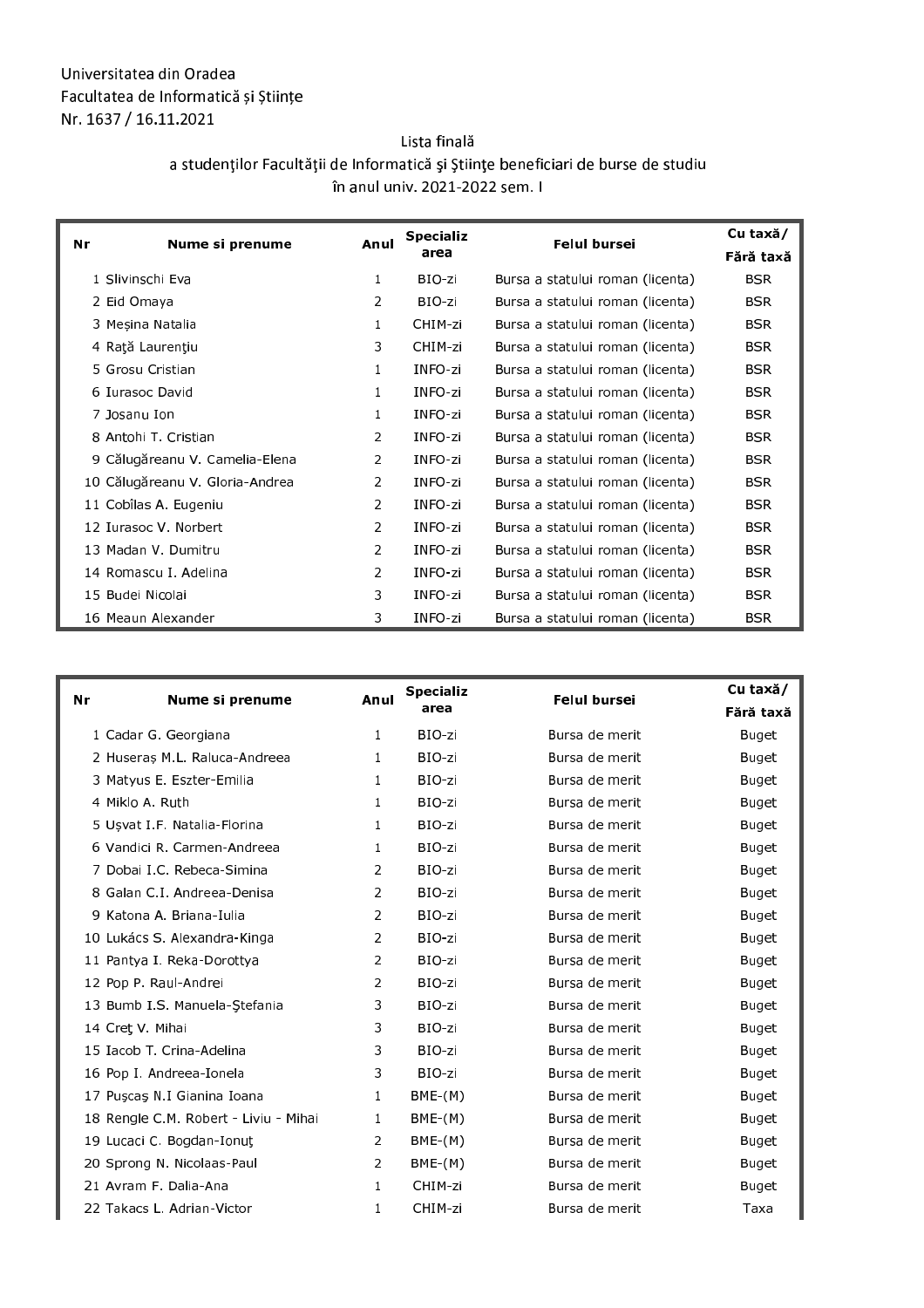| 23 Cărăban M.C. Maria-Elena        | $\overline{2}$ | CHIM-zi    | Bursa de merit | <b>Buget</b> |
|------------------------------------|----------------|------------|----------------|--------------|
| 24 Vațlavic F. Mirabela-Maria      | 2              | CHIM-zi    | Bursa de merit | <b>Buget</b> |
| 25 Filimon F. Viorel               | 3              | CHIM-zi    | Bursa de merit | Buget        |
| 26 Lupse F.A Camelia-Maria         | 3              | CHIM-zi    | Bursa de merit | <b>Buget</b> |
| 27 Moga F.O. Andrada-Talida        | 3              | CHIM-zi    | Bursa de merit | Taxa         |
| 28 Petruse A. Andrada-Stefania     | 3              | CHIM-zi    | Bursa de merit | <b>Buget</b> |
| 29 Mascas D.V. Denisa-Adriana      | $\mathbf{1}$   | $CSA-(M)$  | Bursa de merit | Taxa         |
| 30 Jicărat D. Camelia-Daniela      | $\mathbf{1}$   | $CSA-(M)$  | Bursa de merit | <b>Buget</b> |
| 31 Paliuc G. Gabor-Krisztian       | 2              | $CSA-(M)$  | Bursa de merit | <b>Buget</b> |
| 32 Berci V. Anamaria               | $\mathbf{1}$   | $FETB-(M)$ | Bursa de merit | Buget        |
| 33 Giurcanu M.A. Rebeca Maria      | 1              | $FETB-(M)$ | Bursa de merit | Buget        |
| 34 Fodor S. Ştefan                 | $\overline{2}$ | $FETB-(M)$ | Bursa de merit | Buget        |
| 35 Iuhasz-Kollar A. Nandor-Attila  | $\overline{2}$ | $FETB-(M)$ | Bursa de merit | Buget        |
| 36 Hartmann T. Mircea-Alexandru    | $\mathbf{1}$   | FIZM-zi    | Bursa de merit | Buget        |
| 37 Urs I. Richard-Natanael         | 1              | FIZM-zi    | Bursa de merit | Buget        |
| 38 Biro C. Gabriella-Kinga         | 2              | FIZM-zi    | Bursa de merit | Taxa         |
| 39 Goilean I. Anamaria-Giulia      | $\overline{2}$ | FIZM-zi    | Bursa de merit | <b>Buget</b> |
| 40 Lezeu C.I. Raluca-Maria         | $\overline{2}$ | FIZM-zi    | Bursa de merit | Buget        |
| 41 Mangra V.V. Darius-Maximilian   | 3              | FIZM-zi    | Bursa de merit | Buget        |
| 42 Matcăboja C. Larisa-Ioana       | 3              | FIZM-zi    | Bursa de merit | Buget        |
| 43 Roman P.R. Paula-Cătălina       | 3              | FIZM-zi    | Bursa de merit | Buget        |
| 44 Berian S. Clara                 | $\mathbf{1}$   | INFO-zi    | Bursa de merit | Buget        |
| 45 Farcaș I Vasile-Isai            | 1              | INFO-zi    | Bursa de merit | <b>Buget</b> |
| 46 Fărcanea T Gabriel-Vlăduț       | 1              | INFO-zi    | Bursa de merit | Buget        |
| 47 Lupuț N. Bogdan-Nicolae         | $\mathbf{1}$   | INFO-zi    | Bursa de merit | <b>Buget</b> |
| 48 Rat A.A. Adrian-Şerban          | $\mathbf{1}$   | INFO-zi    | Bursa de merit | Taxa         |
| 49 Sîrb A.L. Maria-Felicia         | $\mathbf{1}$   | INFO-zi    | Bursa de merit | <b>Buget</b> |
| 50 Tifor M.D. Mircea-Tudor         | 1              | INFO-zi    | Bursa de merit | Taxa         |
| 51 Tirla C.M. Alberto-Patrik       | 1              | INFO-zi    | Bursa de merit | Buget        |
| 52 Vinter C.I. Cristina-Andrada    | $\mathbf{1}$   | INFO-zi    | Bursa de merit | Buget        |
| 53 Birta T.D. Paula-Maria          | $\overline{2}$ | INFO-zi    | Bursa de merit | <b>Buget</b> |
| 54 Breje L. George-Cristian        | $\overline{2}$ | INFO-zi    | Bursa de merit | Taxa         |
| 55 Cristuțiu F.S. Emanuel Florin   | 2              | INFO-zi    | Bursa de merit | <b>Buget</b> |
| 56 Fazekas S. Sandor-Imre          | 2              | INFO-zi    | Bursa de merit | Buget        |
| 57 Haşaş L.M. Liviu-Timotei        | 2              | INFO-zi    | Bursa de merit | <b>Buget</b> |
| 58 Kovacs A.D. Andrei-Alex         | $\overline{2}$ | INFO-zi    | Bursa de merit | <b>Buget</b> |
| 59 Negrut G.L. Rares-Gabriel       | $\overline{2}$ | INFO-zi    | Bursa de merit | <b>Buget</b> |
| 60 Szakacsi F.S. Ferenc-Ádám       | $\overline{2}$ | INFO-zi    | Bursa de merit | Taxa         |
| 61 Jepeş-Paleu A. George-Alexandru | $\overline{2}$ | INFO-zi    | Bursa de merit | <b>Buget</b> |
| 62 Bene S V Carmen-Maria           | 3              | INFO-zi    | Bursa de merit | <b>Buget</b> |
| 63 Boroș I. Johanna-Emanuella      | 3              | INFO-zi    | Bursa de merit | Buget        |
| 64 Ciupa C.A. Andrei               | 3              | INFO-zi    | Bursa de merit | <b>Buget</b> |
| 65 Coroiu N.V. Eliza               | 3              | INFO-zi    | Bursa de merit | <b>Buget</b> |
| 66 Guşu C. Mădălina-Andreea        | 3              | INFO-zi    | Bursa de merit | Taxa         |
| 67 Măgurean S.I. Andrei            | 3              | INFO-zi    | Bursa de merit | <b>Buget</b> |
| 68 Papară C. Silvia                | 3              | INFO-zi    | Bursa de merit | Buget        |
| 69 Pop E. Alexandra-Maria          | 3              | INFO-zi    | Bursa de merit | <b>Buget</b> |
| 70 Sebeşan R.D. Horea-Radu         | 3              | INFO-zi    | Bursa de merit | Taxa         |
| 71 Ştiube G. Nicolae-Alexandru     | 3              | INFO-zi    | Bursa de merit | Buget        |
| 72 Bitay T.Z. Maria-Andrada        | 1              | MATE-zi    | Bursa de merit | Buget        |
| 73 Lobont D.O. Natalia-Sidonia     | 1              | MATE-zi    | Bursa de merit | Buget        |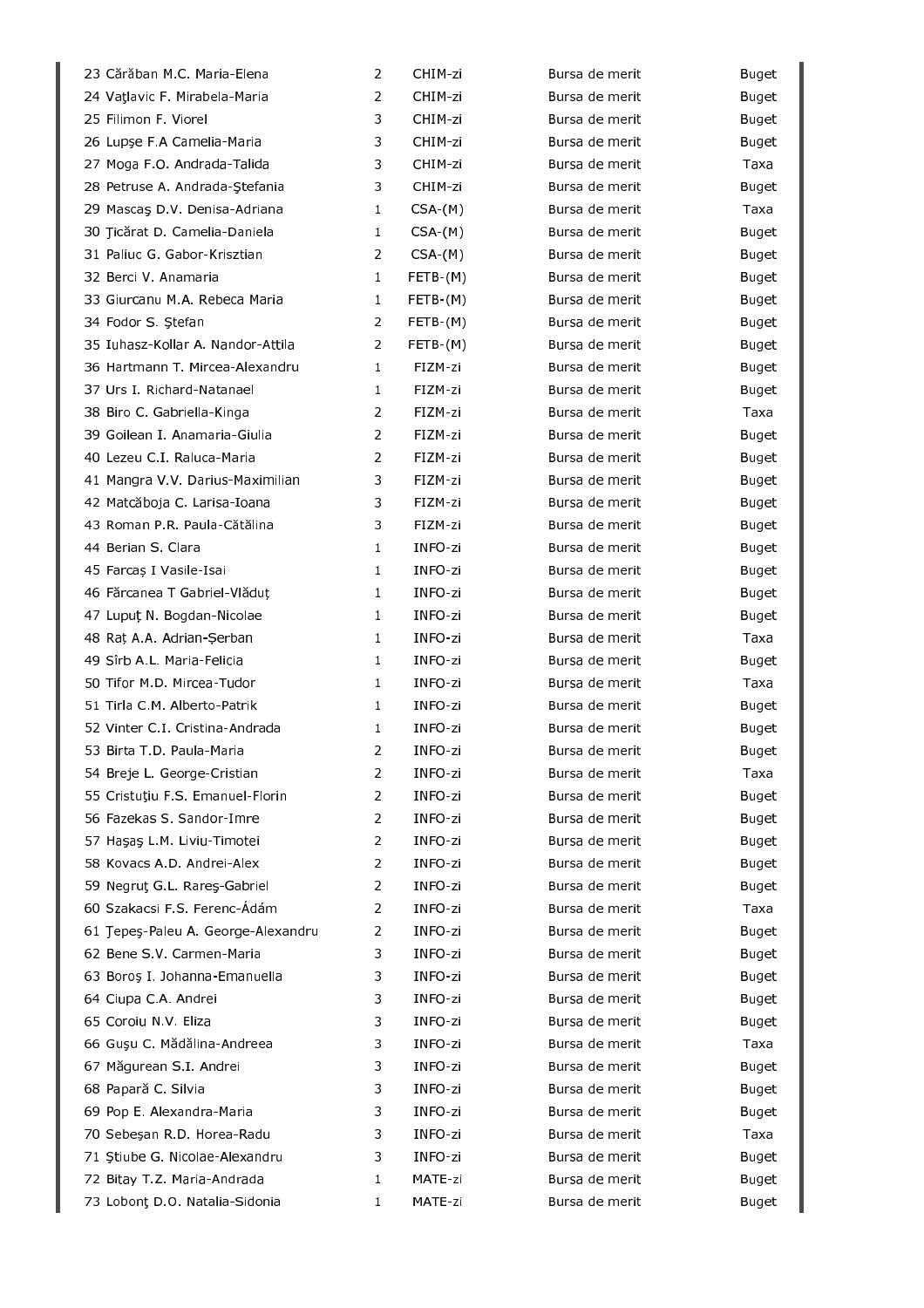| 74 Sanfira V. Delia-Flavia          | $\mathbf{1}$   | MATE-zi    | Bursa de merit | <b>Buget</b> |
|-------------------------------------|----------------|------------|----------------|--------------|
| 75 Tanchis D. Oana-Nadia            | $\overline{2}$ | MATE-zi    | Bursa de merit | Buget        |
| 76 Váradi I. Petra                  | $\overline{2}$ | MATE-zi    | Bursa de merit | Buget        |
| 77 Boroş V F Fabia-Damaris          | 3              | MATE-zi    | Bursa de merit | Buget        |
| 78 Szatmari S. Erzsebet             | 3              | MATE-zi    | Bursa de merit | Buget        |
| 79 Ticărat F. Mădălina-Patricia     | 3              | MATE-zi    | Bursa de merit | Buget        |
| 80 But G. Rebeca-Luminita           | 1              | $MDID-(M)$ | Bursa de merit | Buget        |
| 81 Pantis V.M. Alexandra Valentina  |                | MDID-(M)   | Bursa de merit | Buget        |
| 82 Chivari A.I. Maria-Francesca     | 2              | $MDID-(M)$ | Bursa de merit | Buget        |
| 83 Ardelean E. Vlad                 |                | $SDI-(M)$  | Bursa de merit | Buget        |
| 84 Pop-Adorjan F. Aron              | $\mathbf 1$    | $SDI-(M)$  | Bursa de merit | Buget        |
| 85 Veres I. Roland-Orlando          |                | $SDI-(M)$  | Bursa de merit | Buget        |
| 86 Gal I Ioana-Daniela              | $\overline{2}$ | $SDI-(M)$  | Bursa de merit | Buget        |
| 87 Puscas L.E. Raul-Andrei-Cristian | $\overline{2}$ | $SDI-(M)$  | Bursa de merit | Buget        |
| 88 Puscas L.E. Sergiu-George-Bogdan | $\overline{2}$ | $SDI-(M)$  | Bursa de merit | <b>Buget</b> |

| .Nr | Nume si prenume       | Anul | Specializ<br>area | Felul bursei            | Cu taxă/<br>Fără taxă |
|-----|-----------------------|------|-------------------|-------------------------|-----------------------|
|     | '. Moise A. Ana-Ioana |      | $SDI-(M)$         | Bursa performanta-BUGET | Taxa                  |

| Nr | Nume si prenume                   | Anul           | <b>Specializ</b><br>area | <b>Felul bursei</b> | Cu taxă/     |
|----|-----------------------------------|----------------|--------------------------|---------------------|--------------|
|    |                                   |                |                          |                     | Fără taxă    |
|    | 1 Lingurar I. Ricardo             | 1              | BIO-zi                   | Bursa sociala       | <b>Buget</b> |
|    | 2 Matei I. Alina-Ionela           | $\mathbf{1}$   | BIO-zi                   | Bursa sociala       | Buget        |
|    | 3 Budău G. Ioana-Georgiana        | $\overline{2}$ | BIO-zi                   | Bursa sociala       | Buget        |
|    | 4 Ciora I. Cristiana-Georgiana    | 2              | BIO-zi                   | Bursa sociala       | Buget        |
|    | 5 Palkuc O.O. Vivien              | 2              | BIO-zi                   | Bursa sociala       | Buget        |
|    | 6 Pop C. Iovana                   | 3              | BIO-zi                   | Bursa sociala       | Buget        |
|    | 7 Kovacs T. Cătălin               | $\mathbf{1}$   | $BME-(M)$                | Bursa sociala       | Buget        |
|    | 8 Vinter D.D. Mariana             | $\mathbf{1}$   | $BME-(M)$                | Bursa sociala       | Buget        |
|    | 9 Balea A. Codrin-Mihai           | 2              | CHIM-zi                  | Bursa sociala       | Buget        |
|    | 10 Boglea N. Frank Brigitte       | $\mathbf{1}$   | $FETB-(M)$               | Bursa sociala       | Taxa         |
|    | 11 Brădău D Camelia Giulia Romina | $\mathbf{1}$   | $FETB-(M)$               | Bursa sociala       | Buget        |
|    | 12 Popa F. Melania Magdalena      | $\mathbf{1}$   | FETB-(M)                 | Bursa sociala       | Buget        |
|    | 13 Bulzan C.I. Roxana-Loredana    | 2              | $FETB-(M)$               | Bursa sociala       | Buget        |
|    | 14 Reste I.R. Denisa-Bianca       | 2              | FIZM-zi                  | Bursa sociala       | Buget        |
|    | 15 Bila A.T. Claudia Maria        | 3              | FIZM-zi                  | Bursa sociala       | Buget        |
|    | 16 Bradea O.C. Aida-Adina-Maria   | 3              | FIZM-zi                  | Bursa sociala       | Buget        |
|    | 17 Ciobanu M. Mădălina-Ionela     | 3              | FIZM-zi                  | Bursa sociala       | Buget        |
|    | 18 Magda A. Andrada-Maria         | 3              | FIZM-zi                  | Bursa sociala       | Buget        |
|    | 19 Pop L. Denisa-Larisa-Carina    | 3              | FIZM-zi                  | Bursa sociala       | Buget        |
|    | 20 Bandici I.M. Răzvan-Adrian     | $\mathbf{1}$   | INFO-zi                  | Bursa sociala       | Buget        |
|    | 21 Bandici I.M. Sebastian-Stefan  | $\mathbf{1}$   | INFO-zi                  | Bursa sociala       | Buget        |
|    | 22 Bordás A.I. Norbert            | $\mathbf{1}$   | INFO-zi                  | Bursa sociala       | Buget        |
|    | 23 Ciucur D.V. Bogdan - Ionut     | $\mathbf{1}$   | INFO-zi                  | Bursa sociala       | Taxa         |
|    | 24 Făt A.D. Roberto-Adrian        | $\mathbf{1}$   | INFO-zi                  | Bursa sociala       | Buget        |
|    | 25 Lazea D. Andreea-Gabriela      | $\mathbf{1}$   | INFO-zi                  | Bursa sociala       | Buget        |